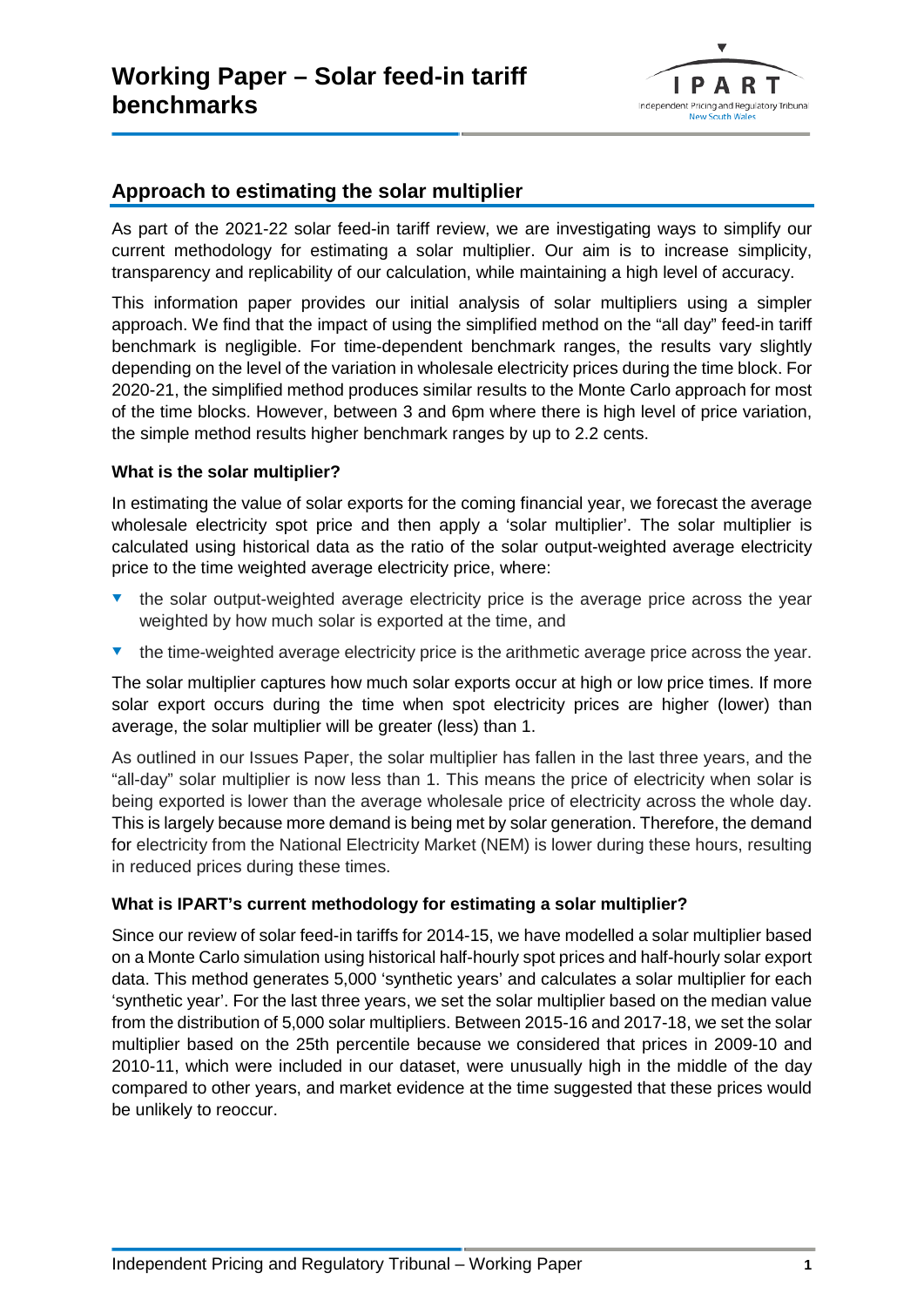## **How do we propose to simplify our current methodology?**

We are considering simplifying our current methodology. A simpler method would be to calculate the solar output-weighted average price throughout a year (or multiple years) and time-weighted average price for the same period without a simulation. The key difference between this method and our current approach is that the historical solar export and price data are directly used to calculate a single solar multiplier instead of being assigned to create price and export data for 5,000 synthetic years to obtain 5,000 solar multipliers.

Table 1 explains key differences between our current methodology and the simplified approach using the solar multiplier estimation for 2018-19 as an example.

|           | <b>IPART's current approach</b>                                                                                                                                                                                                                                                                                                                                                              | Simplified approach                                                                                                                                                                                 |
|-----------|----------------------------------------------------------------------------------------------------------------------------------------------------------------------------------------------------------------------------------------------------------------------------------------------------------------------------------------------------------------------------------------------|-----------------------------------------------------------------------------------------------------------------------------------------------------------------------------------------------------|
| Key steps | Step 1: Construct 5,000 synthetic<br>years through simulation and<br>assign solar export and price from<br>2016-17 to 2018-19 to create each<br>synthetic year's export and price<br>Step 2: Calculate a solar multiplier<br>for each synthetic year, resulting in<br>a total of 5,000 solar multipliers<br>Step 3: Select the median from the<br>distribution of 5,000 solar<br>multipliers | Calculate a single solar multiplier<br>where solar output-weighted<br>average price is the average price<br>from 2016-17 to 2018-19, weighted<br>by how much solar is exported at<br>each half hour |

#### **Table 1 Estimating a solar multiplier for 2020-21 using IPART's current approach and simplified approach**

## **Simplified approach results in similar "all day" solar multipliers and feed-in tariffs**

Table 2 compares the solar multipliers using the simplified approach and Monte Carlo approach and the resulting feed-in tariff benchmarks. We have calculated the solar multipliers for the most recent three review periods (i.e., 2018-19 to 2020-21) using the same datasets. For each year, we estimated 3 solar multipliers based on the last 1 year, 2 year and 3 years' solar export and wholesale price data and then used the midpoint of the maximum and minimum solar multipliers estimated.

It shows that the simplified method results in very similar "all day" solar multipliers to the Monte Carlo approach. If we had used the simplified method over the last 3 years, it would have resulted in the same or very similar solar multipliers and feed-in tariffs. For example, for 2020- 21, the simplified method would have produced a solar multiplier of 0.96, compared to 0.97. The impact of this difference on the feed-in tariff is negligible, with the difference in feed-in tariff being 0.1 c/kWh.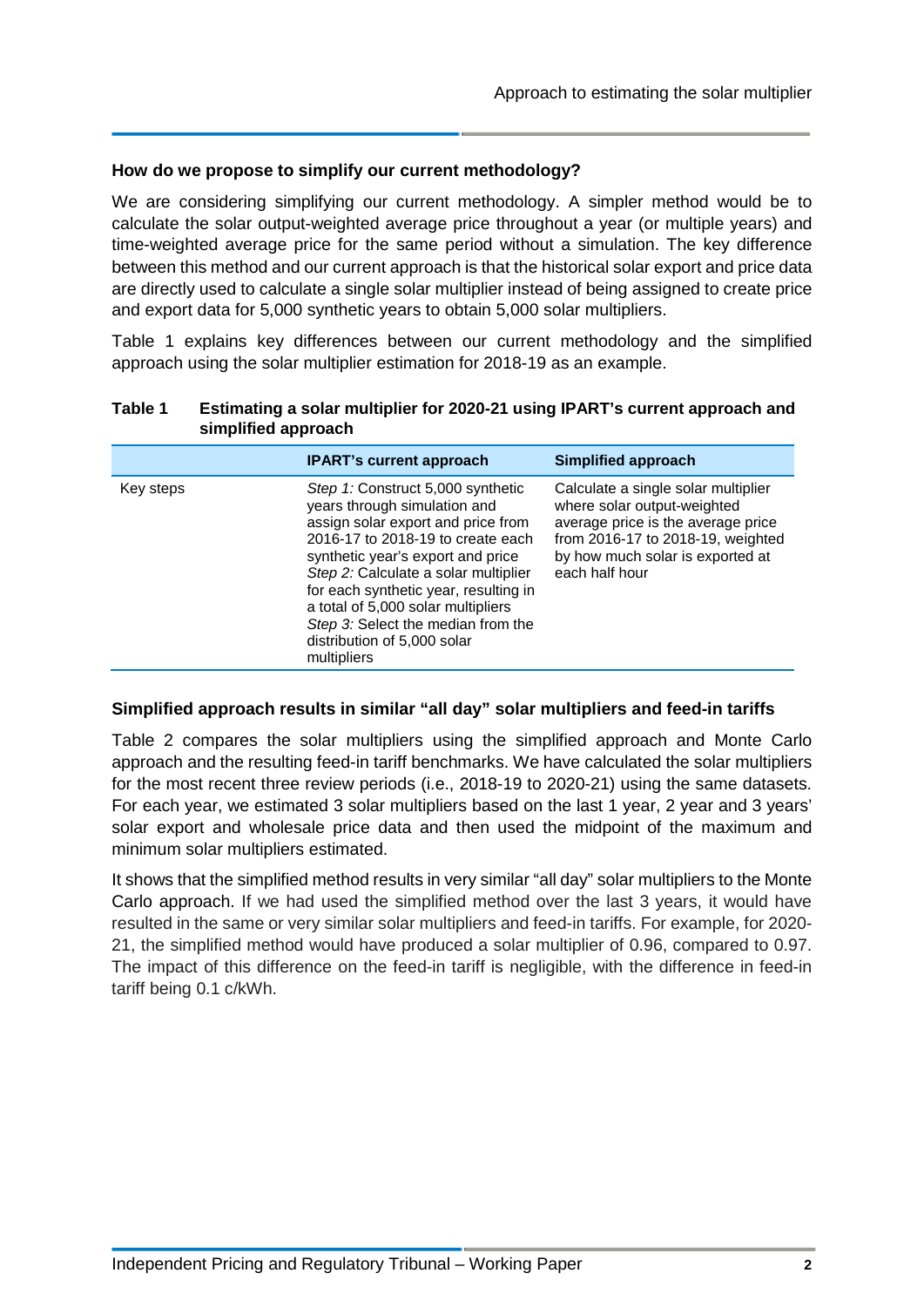| <b>Financial year</b> | Solar multiplier   |                   |                    | <b>Feed-in tariff benchmarks</b> |
|-----------------------|--------------------|-------------------|--------------------|----------------------------------|
|                       | <b>Monte Carlo</b> | <b>Simplified</b> | <b>Monte Carlo</b> | <b>Simplified</b>                |
| 2018-19               | 0.99               | 0.99              | 6.9 to 8.4 c/kWh   | 6.9 to 8.4 c/kWh                 |
| 2019-20               | 0.98               | 0.98              | 8.5 to 10.4 c/kWh  | 8.5 to 10.4 c/kWh                |
| 2020-21               | 0.97               | 0.96              | 6.0 to 7.3 c/kWh   | 5.9 to 7.2 c/kWh                 |

## **Table 2 "All day" solar multipliers and feed-in tariff benchmarks using Monte Carlo and simplified methods**

**Note:** For 2019-20 and 2020-21, the solar multipliers using the simple method are the midpoint of the maximum and minimum solar multipliers estimated using the last 1 year, 2 year and 3 years' solar export and wholesale price data. For 2018-19, the solar multiplier is calculated using the last 3 years' solar export and wholesale price data. **Source:** Ausgrid and AEMO.

# **The simple method results in different benchmarks where there is high price volatility**

Retailers may offer different feed-in tariffs throughout the day to reflect the changes in wholesale electricity prices across the day. Therefore, we have been asked to set time-dependent benchmarks as a guide to the value of solar exports at different times.

Table 3 compares the 2020-21 solar multipliers and the resulting feed-in tariff benchmarks at different times of the day using the simplified approach and Monte Carlo approach. Overall, we find that our simplified method results in mostly similar solar multipliers to the Monte Carlo approach. However, when we include years where there is a high level of price volatility at particular times, the solar multipliers and the resulting feed-in tariffs using the simple method can be materially different to those using the Monte Carlo approach. For 2020-21, the simple method results in:

- ▼ 0.8 cents higher feed-in tariff benchmarks between 4 and 5pm using the last two years data
- ▼ 0.7 to 2.2 cents higher feed-in tariff benchmarks between 3 and 6pm using the last three years data.

|              | Approach    | 6AM to<br>3PM | 3PM to<br>4PM | 4PM to<br>5PM | 5PM to<br>6PM | 6PM to<br>7PM | 7PM to<br>8PM |
|--------------|-------------|---------------|---------------|---------------|---------------|---------------|---------------|
| <b>FY19</b>  | Simple      | 0.93          | 1.16          | 1.49          | 1.32          | 1.52          | 1.26          |
|              | Monte Carlo | 0.93          | 1.16          | 1.48          | 1.32          | 1.50          | 1.28          |
| FY18 to FY19 | Simple      | 0.95          | 1.12          | 1.32          | 1.21          | 1.46          | 1.18          |
|              | Monte Carlo | 0.95          | 1.11          | 1.24          | 1.20          | 1.45          | 1.18          |
| FY17 to FY19 | Simple      | 0.95          | 1.26          | 1.54          | 1.60          | 1.40          | 1.13          |
|              | Monte Carlo | 0.95          | 1.16          | 1.48          | 1.27          | 1.40          | 1.14          |

#### **Table 3 Time-dependent solar multipliers at different times of the day**

**Source:** Ausgrid, AEMO and IPART analysis.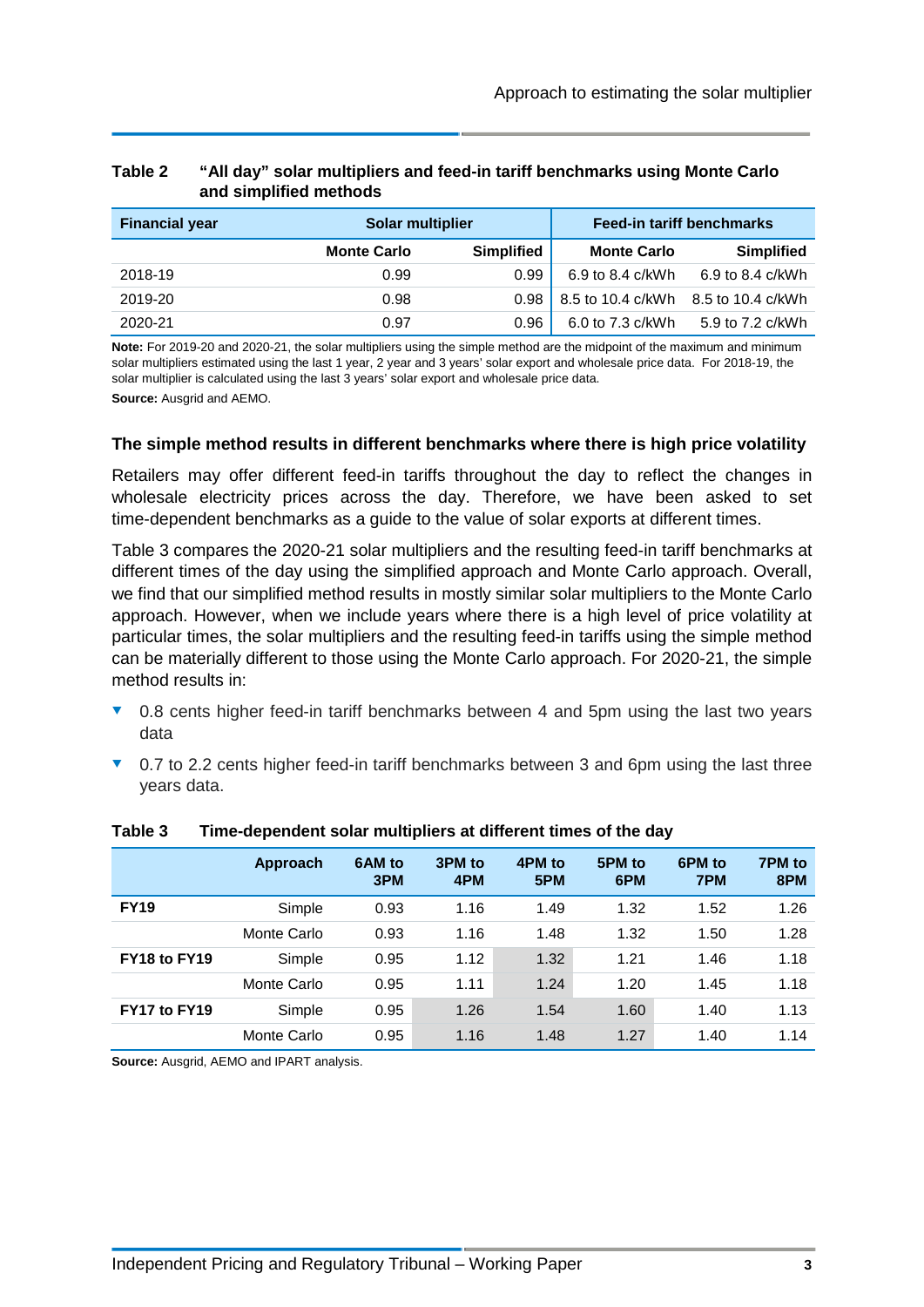|              | Approach    | 6AM to<br>3PM | 3PM to<br>4PM | 4PM to<br>5PM | 5PM to<br>6PM | 6PM to<br>7PM | 7PM to<br>8PM |
|--------------|-------------|---------------|---------------|---------------|---------------|---------------|---------------|
| <b>FY19</b>  | Simple      | 6.3           | 7.9           | 10.1          | 9.0           | 10.3          | 8.6           |
|              | Monte Carlo | 6.3           | 7.9           | 10.0          | 9.0           | 10.1          | 8.7           |
| FY18 to FY19 | Simple      | 6.5           | 7.6           | 9.0           | 8.2           | 9.9           | 8.0           |
|              | Monte Carlo | 6.5           | 7.5           | 8.4           | 8.2           | 9.9           | 8.0           |
| FY17 to FY19 | Simple      | 6.4           | 8.5           | 10.4          | 10.8          | 9.5           | 7.7           |
|              | Monte Carlo | 6.5           | 7.8           | 10.0          | 8.6           | 9.5           | 7.8           |

#### **Table 4 Time-dependent feed in tariffs benchmarks at different times of the day**

**Source:** Ausgrid, AEMO and IPART analysis.

Our analysis indicates that the different results are likely due to the differences in the underlying wholesale electricity prices (Figure 1). As Figure 2 shows, there is a higher occurrence of extreme prices in the actual price data which are smoothed out in the simulated prices via randomly selecting historical prices in the Monte Carlo. Because extreme price events are significantly higher than prices at other times, they can have a material impact on the average price for the time block. This can be seen in Figure 1 between 3pm and 6pm, where the actual average prices (used in the simplified method) are higher than those generated via Monte Carlo simulation.



#### **Figure 1 Average half hourly prices from 2016-17 to 2018-19 vs simulated prices**

**Data source: AEMO and IPART analysis.**